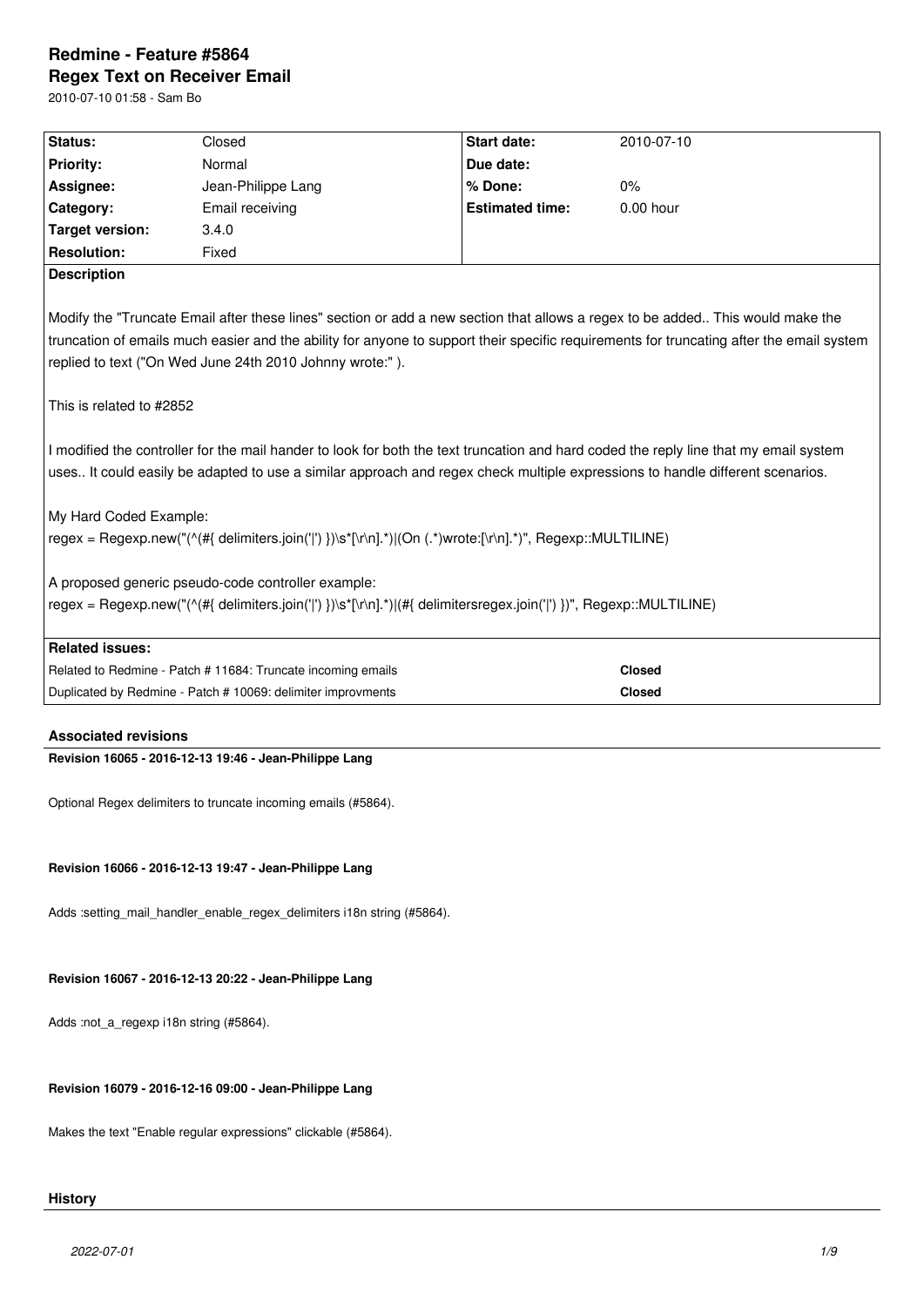$+1$ 

**#2 - 2010-08-15 00:01 - Terence Mill**

 $+1$ 

#### **#3 - 2010-08-16 18:43 - Akshat Pradhan**

Sam, where did you put this? I'm looking in mail handler controller.rb and that doesn't look like the correct place to put this. I also want to be able to regex out a certain portion of all incoming emails. I use google apps/smtp for all received emails.

Sam Bo wrote:

*My Hard Coded Example: regex = Regexp.new("(^(#{ delimiters.join('|') })\s\*[\r\n].\*)|(On (.\*)wrote:[\r\n].\*)", Regexp::MULTILINE)*

*A proposed generic pseudo-code controller example: regex = Regexp.new("(^(#{ delimiters.join('|') })\s\*[\r\n].\*)|(#{ delimitersregex.join('|') })", Regexp::MULTILINE)*

### **#4 - 2010-08-20 01:06 - Rookus 3000**

Akshat, take a here: source:trunk/app/models/mail\_handler.rb#L321

#### **#5 - 2011-12-12 23:06 - Sam Bo**

I'm going to 1 (not the G kind mind you) this since it has been over a year. I'd love to see this so we don't have to manually update the model on each upgrade! If I knew anything about Ruby I'd submit a patch.

## **#6 - 2011-12-12 23:07 - Sam Bo**

Ouch, the plus 1 didn't come through correctly. Sorry for the double posting here.

#### **#7 - 2012-05-26 01:06 - Nick Caballero**

diff -r 146377aeb5a8 app/models/mail\_handler.rb --- a/app/models/mail\_handler.rb Sun May 13 19:09:35 2012 +0000 +++ b/app/models/mail\_handler.rb Fri May 25 23:00:22 2012 +0000 @@ -415,9 +415,9 @@

# Removes the email body of text after the truncation configurations. def cleanup\_body(body)

- delimiters = Setting.mail\_handler\_body\_delimiters.to\_s.split(/[\r\n]+/).reject(&:blank?).map {|s| Regexp.escape(s)}
- + delimiters = Setting.mail\_handler\_body\_delimiters.to\_s.split(/[\r\n]+/).reject(&:blank?) unless delimiters.empty?
- regex = Regexp.new("^[> ]\*(#{ delimiters.join('|') })\s\*[\r\n].\*", Regexp::MULTILINE)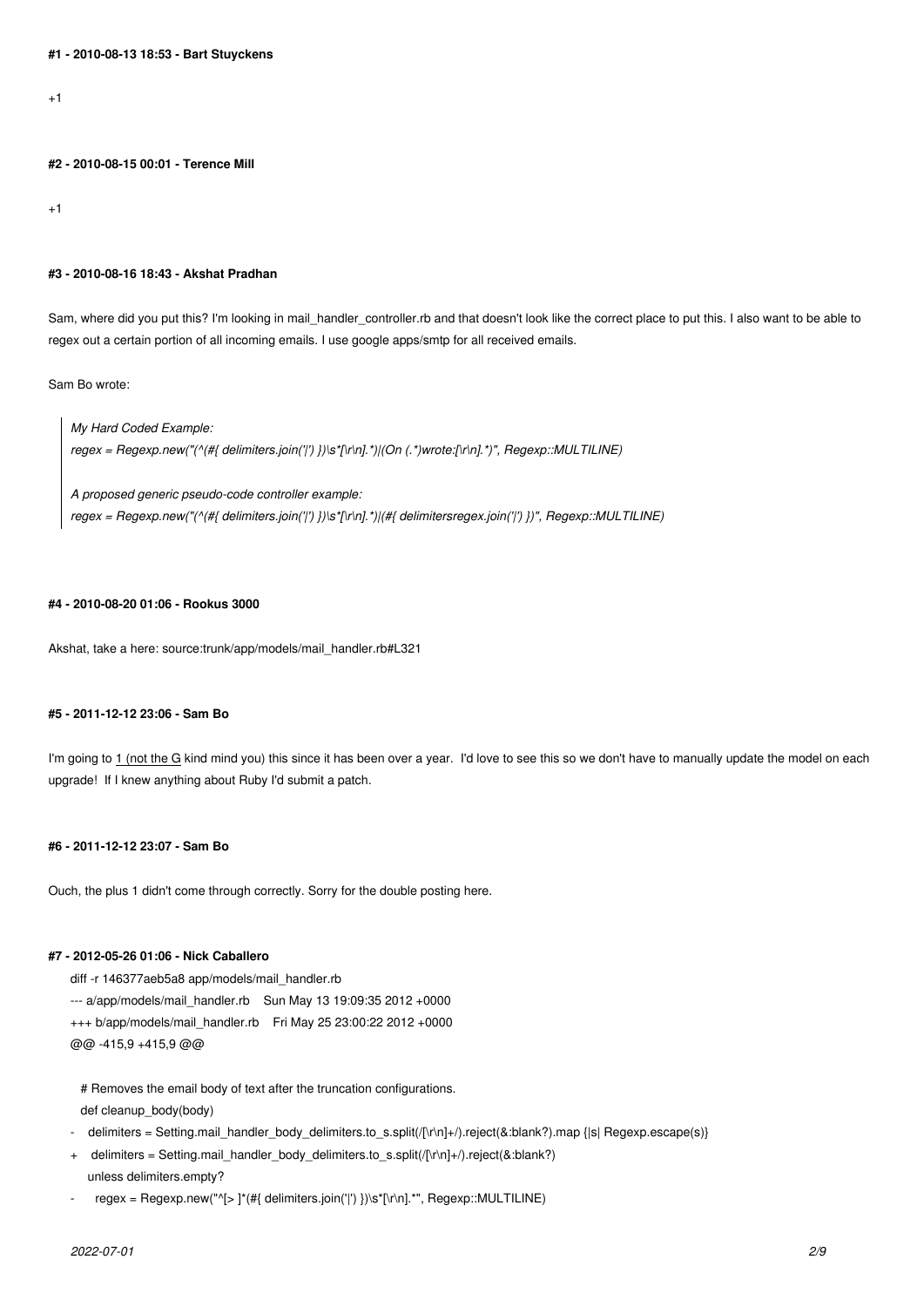$\log y = \log y \cdot \log y$  end body.strip

#### **#8 - 2013-01-24 12:52 - Jens Schneider**

+1

This would be extremly helpfull for filtering multilingual email replys.

Depending on the users email programm, the sender could be displayed as:

Von: tickets@example.com [mailto:tickets@example.com] or From: tickets@example.com [mailto:tickets@example.com]

With [a regular expression, t](mailto:tickets@example.com)his coul[d be filtered out with a](mailto:tickets@example.com) single line in the redmine configuration.

#### **#9 - 2013-06-07 05:24 - Chris Birchall**

The use of multiline regex can make it quite tricky to write delimiters correctly. e.g. if you start your delimiter with .\* then it can match the whole message, resulting in the whole message being deleted.

I went for a slightly safer fix: use a normal regex, and if you find a line matching any of the delimiters, delete that line and anything after it.

diff --git a/app/models/mail\_handler.rb b/app/models/mail\_handler.rb

index c84672b..82fd5fe 100644

--- a/app/models/mail\_handler.rb

+++ b/app/models/mail\_handler.rb

@@ -483,10 +483,16 @@ class MailHandler < ActionMailer::Base

 # Removes the email body of text after the truncation configurations. def cleanup\_body(body)

- delimiters = Setting.mail\_handler\_body\_delimiters.to\_s.split(/[\r\n]+/).reject(&:blank?).map {|s| Regexp.escape(s)}
- + delimiters = Setting.mail\_handler\_body\_delimiters.to\_s.split(/[\r\n]+/).reject(&:blank?)
- unless delimiters.empty?
- $regex = Regexp.new("^5]*(#{ delmitters.join("] })\s*[r\n] *", Regexp::MULTILINE)$
- body = body.gsub(regex, ")
- + # Combine all delimiters into one regex
- + regex = Regexp.new("^(#{ delimiters.join('|') })")
- +
- + # If the regex matches a line
- + regex.match(body) { |m|
- + # Delete the matched line and everything after it
- $+$  body = body[0 ... m.begin(0)]

```
+ }
```
end

body.strip

end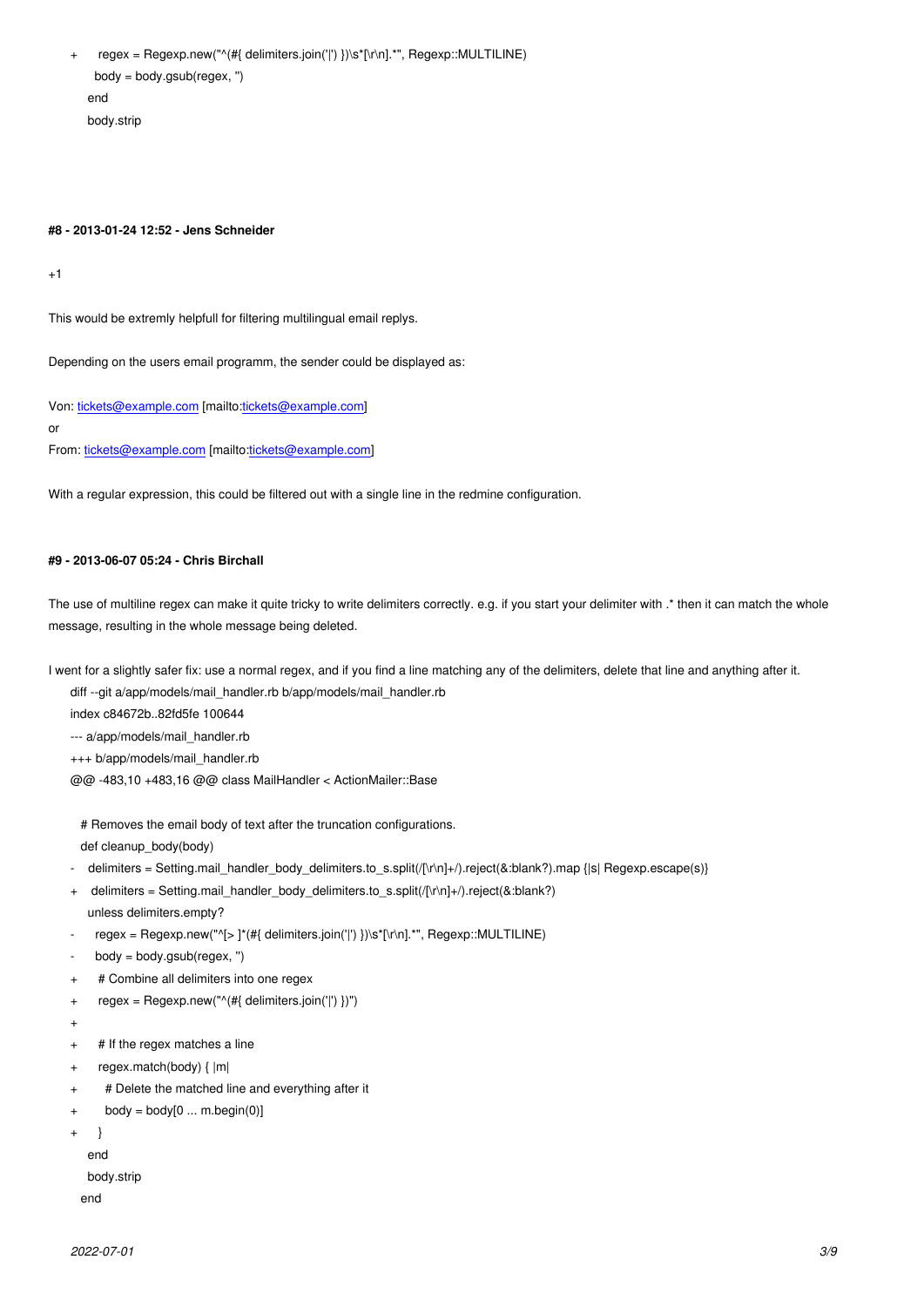#### **#10 - 2013-09-06 21:29 - Anonymous**

#### Chris Birchall wrote:

*The use of multiline regex can make it quite tricky to write delimiters correctly. e.g. if you start your delimiter with .\* then it can match the whole message, resulting in the whole message being deleted.*

*I went for a slightly safer fix: use a normal regex, and if you find a line matching any of the delimiters, delete that line and anything after it.*

*[...]*

This worked perfectly. Thank you, Chris!

## **#11 - 2014-02-18 05:46 - Toshi MARUYAMA**

*- Related to Patch #11684: Truncate incoming emails added*

#### **#12 - 2014-03-06 12:24 - Antonio García-Domínguez**

The patch by Chris worked beautifully in Redmine 2.3.2. Thanks!

+1

## **#13 - 2014-04-02 05:05 - Andrew Hills**

I did not want to maintain a patch for my installation of Redmine, so I've created a plugin (tested only on 2.4.3 thus far) changing the behavior of the truncation field from text snippets per line to regular expressions per line.

http://www.redmine.org/plugins/redmine\_mail\_handler\_clean\_body\_regexp

#### **[#14 - 2014-05-16 16:36 - Massimo Rossello](http://www.redmine.org/plugins/redmine_mail_handler_clean_body_regexp)**

+1 Thank you for this life saving patch, the plugin works like a charm!

#### **#15 - 2014-06-24 22:08 - Kevin Palm**

+1

**#16 - 2015-03-02 18:17 - Patrice Bonhomme**

+1

**#17 - 2015-07-30 16:57 - Michael Schaefer**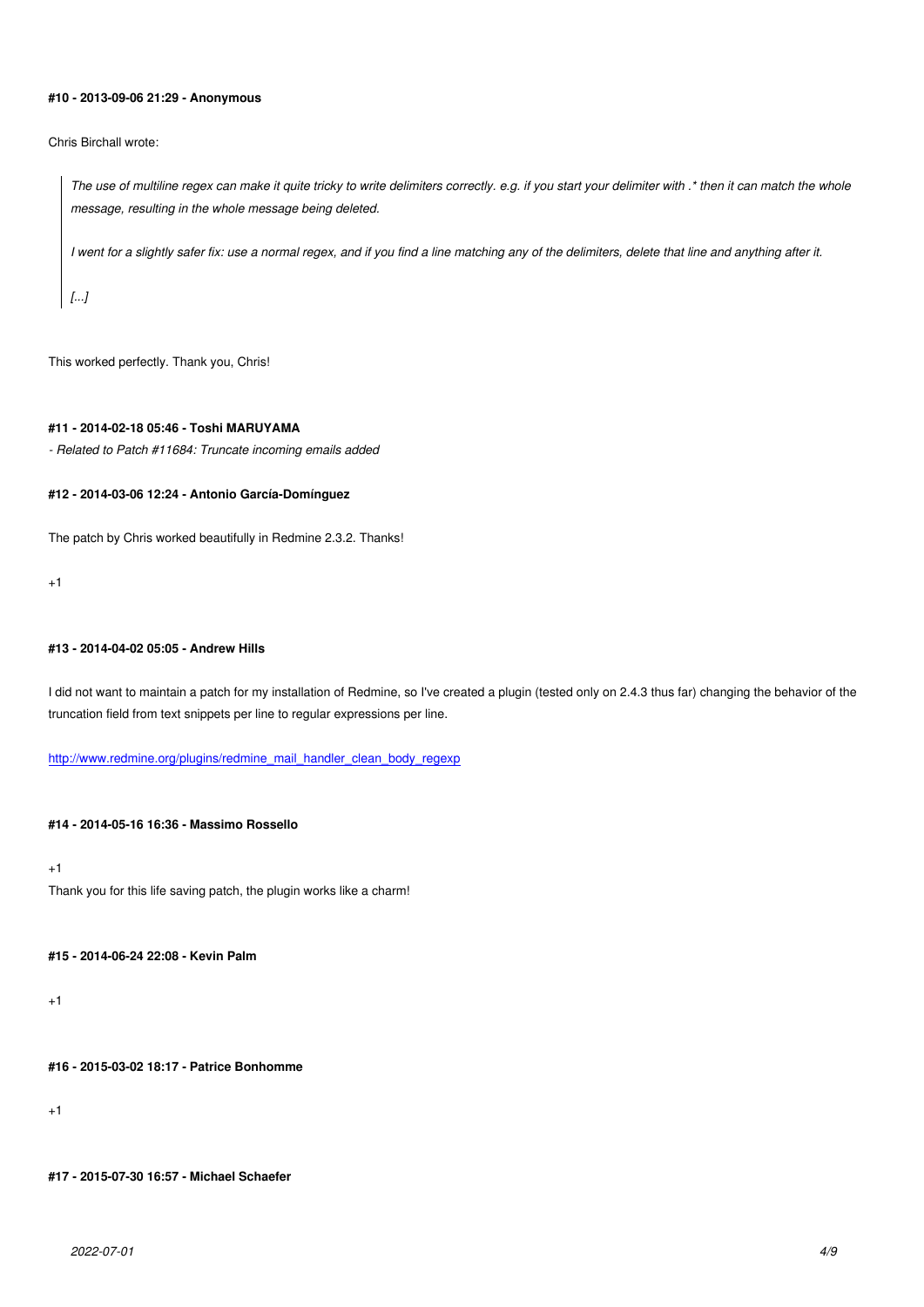#### **#18 - 2015-07-31 15:51 - Alexander Ryabinovskiy**

+1, nice feature.

#### **#19 - 2015-12-17 11:51 - Ismael Barros²**

+1, please do

#### **#20 - 2015-12-21 22:08 - Sebastian Paluch**

 $+10!$ 

#### **#21 - 2016-01-27 16:11 - Ben Blanco**

*- File redmine\_regex.png added*

Thanks for this!

I nearly have email truncation working as I'd like to - ie. it wasn't working at all with stock 3.2.0 redmine for me.

However, with the above tweak of app/models/mail\_handler.rb it finally actually performs some truncation.

Now, the last thing I'd like to do is get rid of email clients' first line on replies (as mentionned by Jens Schneider), ie.

On Mon, Feb 1, 2016 at 12:35, redmine@foo.com wrote:

- > Feature #5864: Regex Text on Receiver Email
- > blabla
- > blabblabla

So I'm looking for how to write a regex that would find & select the first line where it finds the mention of the redmine server's email address - so as to delete it, as well as any line following it.

For now I have come up with: **(redmine@foo\.com)**

Which sort of works ok, when I test it with a sample text - here: http://rubular.com/r/OowzIArxPf

But it's not working when I declare it in redmine..

Is it because the regex is not good (enough)?

Or is it because I'm not writing/putting it in correctly in redmine's Admin interface? Should something be prefixed|appended to the regex for it to be taken into account?

#### **#22 - 2016-02-15 18:52 - Ben Blanco**

*- File redmine\_regex\_incoming\_emails.png added*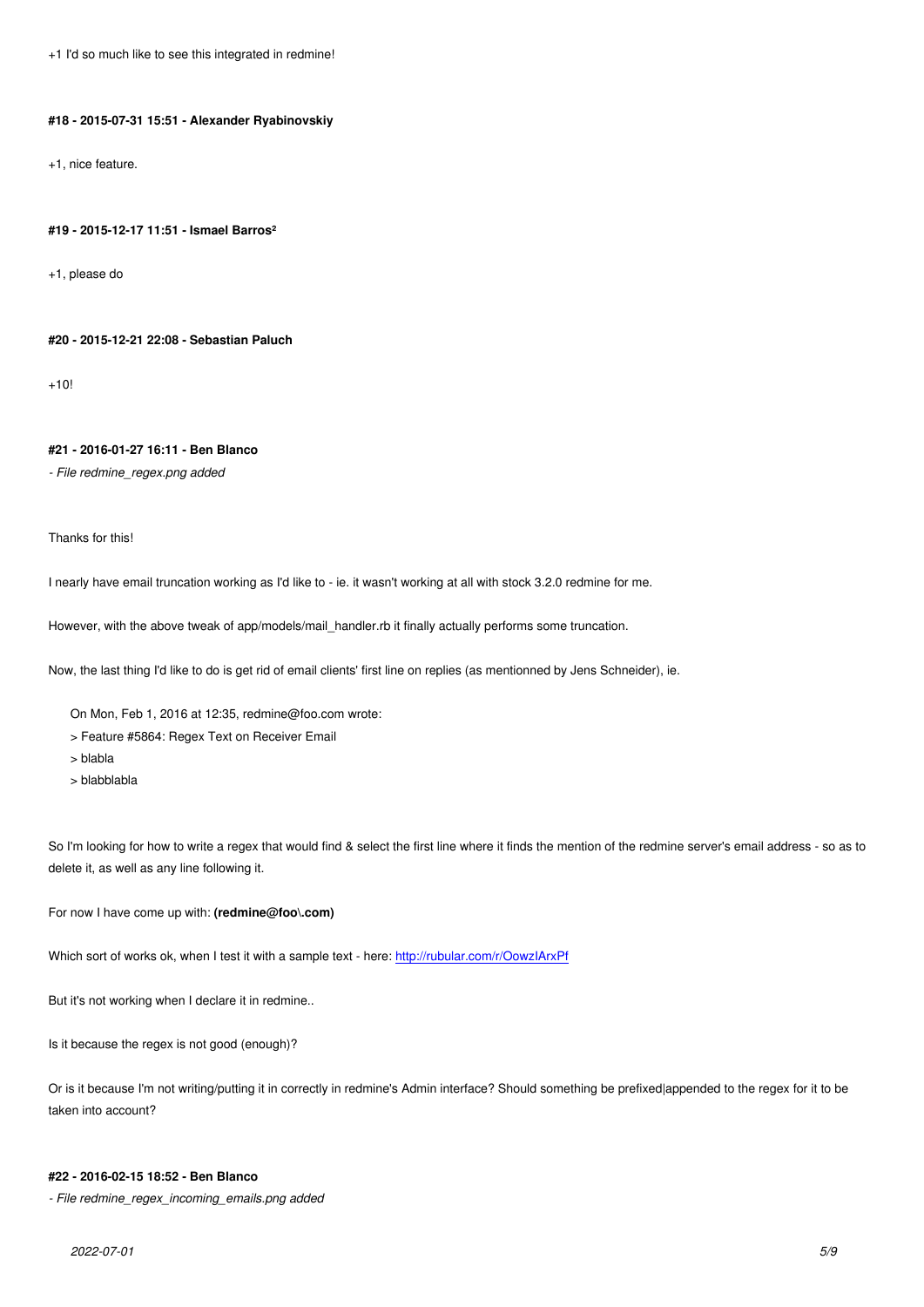#### **#23 - 2016-03-01 19:03 - Ben Blanco**

For anyone interested, I finally have configured my redmine 3.2.0 to cleanly truncate incoming emails.

## **Amend mail\_handler.rb**

The default mail\_handler.rb was not performing any truncation for me (not sure why; never got an answer/much help to try and troubleshoot it, cf. #21746).

```
So, reading the thread of comments on #5864, I finally found that the following works:
   def cleanup_body(body)
       delimiters = Setting.mail_handler_body_delimiters.to_s.split(/[\r\n]+/).reject(&:blank?)
       unless delimiters.empty?
          # Combine all delimiters into one regex
         regex = Regexp.new("\le]*(#{ delimiters.join('|') })")
         # If the regex matches a line
           regex.match(body) { |m|
                      # Delete the matched line and everything after it
                     body = body[0 ... m.begin(0)] }
       end
       body.strip
   end
```
## **Administration / Settings / Incoming Emails**

In redmine's incoming emails settings, I then put the following values:

```
.+redmine@foo\.com.+
^{\wedge}-{2}.\n
.+image:\scid:.+
```
The first one, .+redmine@foo\.com.+, enables to wipe out email clients' top line on replies, such as:

- On Mon, Feb 1, 2016 at 12:35, redmine@foo.com wrote:
- > Feature #5864: Regex Text on Receiver Email
- > blabla
- > blabblabla

So that's very cool.

The other two settings are:

- ^-{2}.\n is to remove Gmail's appended signatures, which apparently are always preceded by a line with -- (followed by an invisible single character; which when you look at Gmail.com's online raw email dump feature, they show as being =20, but it isn't, it's a single character of *whateverz* they append to that double tack, hence the "." used in the regex).

- Whereas .+image:\scid:.+ is to remove an image logo our company has for our staff's email signature.

Also, for that signature image, I also declared the full file name, in the **Exclude attachments by name** setting.

I might have to add file exclusions if/when we allow non-staff, ie. clients, to create/comment issues via email, but for now this setup works flawlessly!

#### **Caveats**

I've noticed that the regex truncation and/or attachment exclusion rules I specify in redmine's Administration are not taken into account upon **Save**. I have to restart redmine application, and then they're properly taken into account.

I'm not sure if that's normal; but mentionning it in case someone else reads this, as it'll save you a lot of time and pain.

If someone knows that this is a normal behaviour, then we should probably add a notice in Administration saying *"Please restart redmine application for these settings to be taken into account"*.

If it's not normal, please let me know, and I can provide info on server setup (nginx+passenger+rbenv4rubies basically).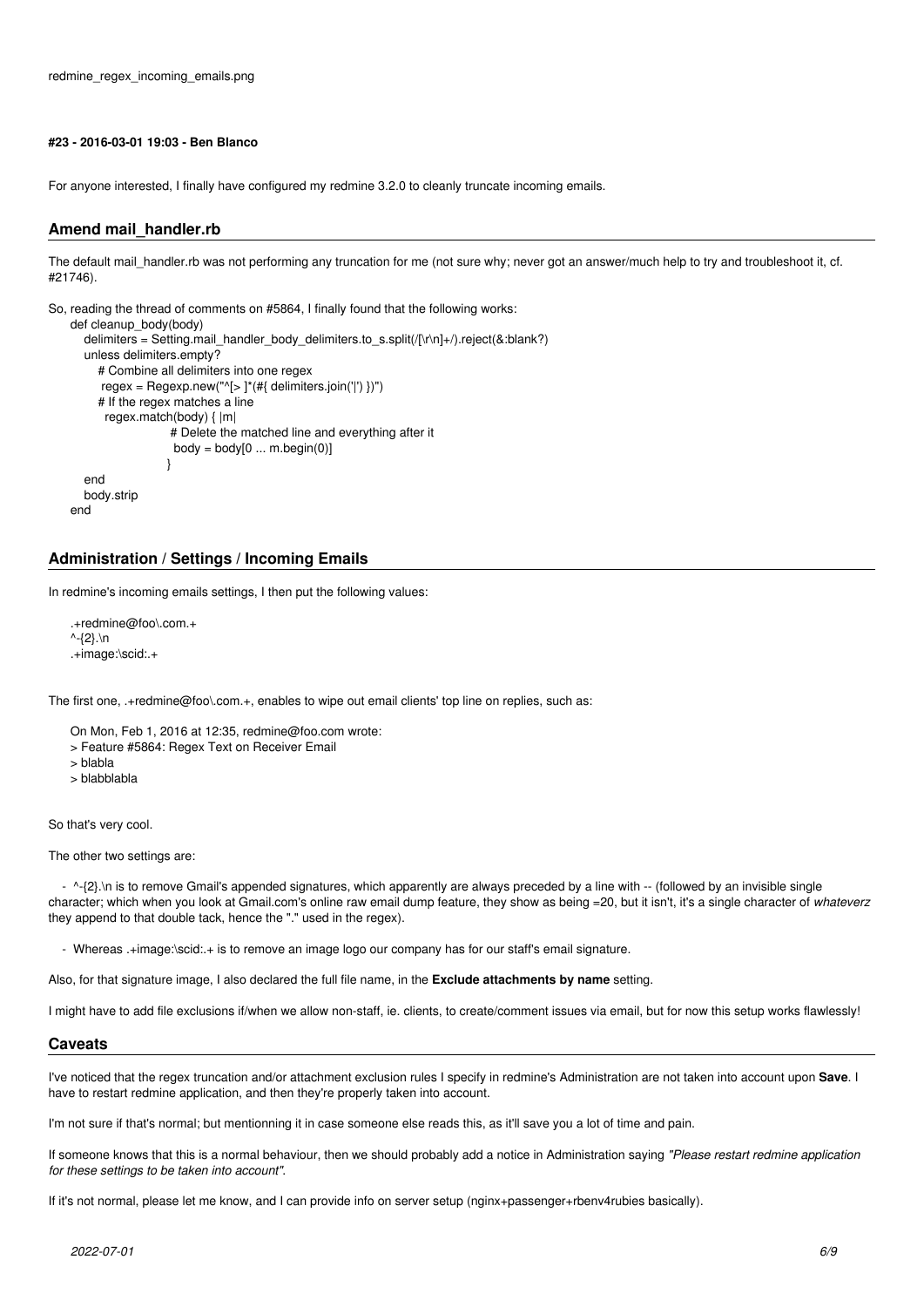I tried using the redmine mail handler clean body regexp plugin - it didn't work for me. Not sure if because I'm running redmine 3.2.0.

#### **#24 - 2016-10-19 23:51 - Marius BALTEANU**

*- File allow\_reg[ex\\_delimiters.patch added](http://www.redmine.org/plugins/redmine_mail_handler_clean_body_regexp)*

We made a patch with tests that implements this feature. Without regex delimiters, we weren't able to truncate correctly the emails received. I think that this feature is really needed in core.

#### **#25 - 2016-11-17 18:04 - Toshi MARUYAMA**

Marius BALTEANU wrote:

*We made a patch with tests that implements this feature. Without regex delimiters, we weren't able to truncate correctly the emails received. I think that this feature is really needed in core.*

Does this patch break if existing setting has regexp special characters? I think it is better to switch regexp on or off.

## **#26 - 2016-11-23 21:50 - Marius BALTEANU**

- *File regex\_delimiter\_setting.png added*
- *File allow\_regex\_delimiters\_v2.patch added*

#### Toshi MARUYAMA wrote:

*Marius BALTEANU wrote:*

*We made a patch with tests that implements this feature. Without regex delimiters, we weren't able to truncate correctly the emails received. I think that this feature is really needed in core.*

*Does this patch break if existing setting has regexp special characters?*

From my tests, no, it doesn't break, but if you have a specific scenario in your mind, please tell me and I'll test it.

*I think it is better to switch regexp on or off.*

Yes, agree with you. I've updated the patch to add a new setting which enable/disable this feature.

regex\_delimiter\_setting.png

#### **#27 - 2016-11-23 21:54 - Peter Petrik**

Excellent patch, thanks for contributing it!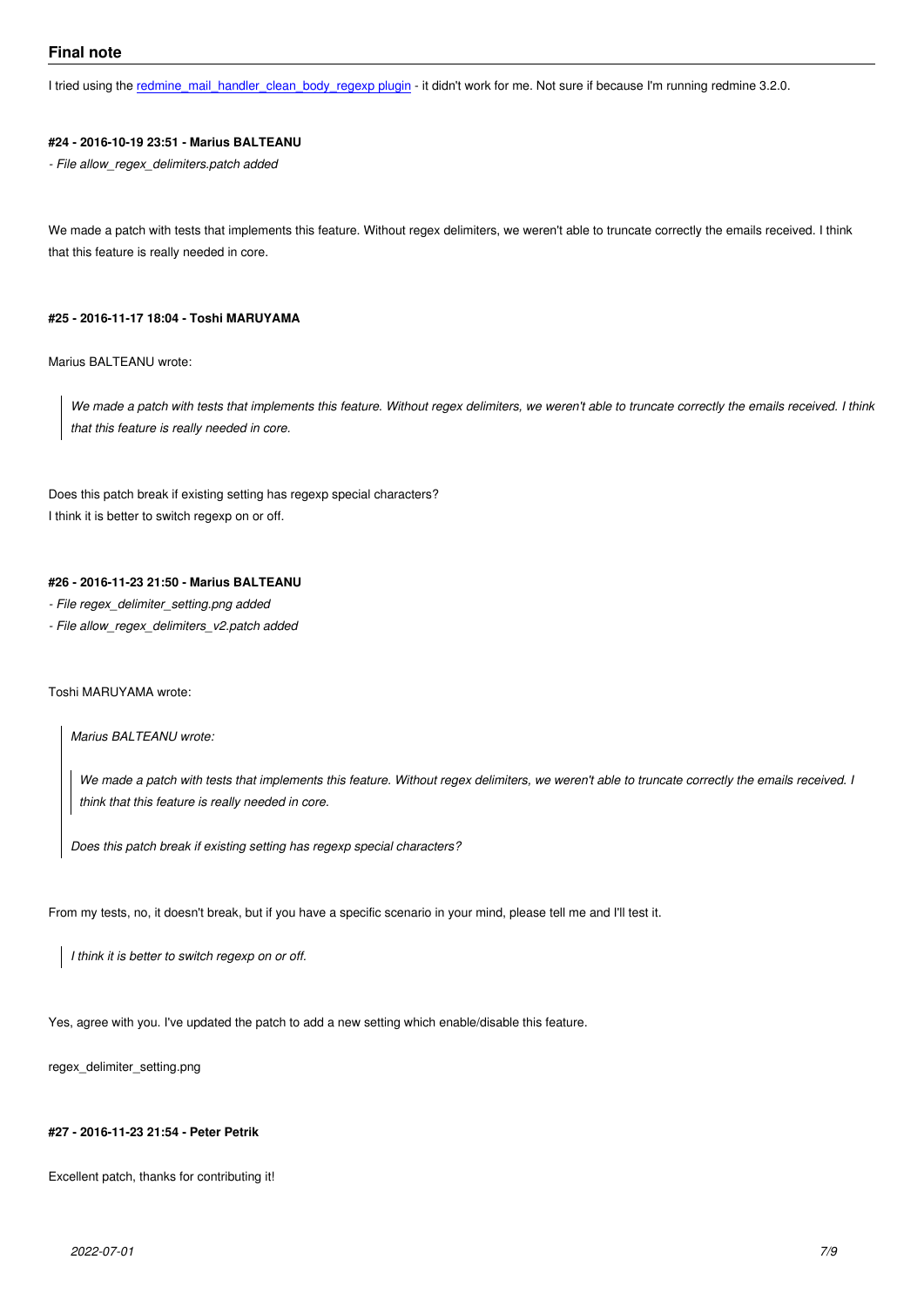#### **#28 - 2016-11-24 04:39 - Toshi MARUYAMA**

Marius BALTEANU wrote:

*Toshi MARUYAMA wrote:*

*Marius BALTEANU wrote:*

*We made a patch with tests that implements this feature. Without regex delimiters, we weren't able to truncate correctly the emails received. I think that this feature is really needed in core.*

*Does this patch break if existing setting has regexp special characters?*

*From my tests, no, it doesn't break, but if you have a specific scenario in your mind, please tell me and I'll test it.*

For example, "\*\*\* cut below lines\*\*\*".

## **#29 - 2016-11-24 04:47 - Toshi MARUYAMA**

*- Target version set to 3.4.0*

## **#30 - 2016-11-29 00:49 - Marius BALTEANU**

Toshi MARUYAMA wrote:

*For example, "\*\*\*cut below lines\*\*\*".*

You're right, without the new setting to enable/disable this feature, the existing delimiters with special regex characters will behave differently.

#### **#31 - 2016-12-11 11:02 - Jean-Philippe Lang**

I think that this patch would raise an error when receiving an email if "Enable regexp delimiters" is checked and the entered delimiter is an invalid regexp.

## **#32 - 2016-12-11 11:28 - Marius BALTEANU**

Jean-Philippe Lang wrote:

*I think that this patch would raise an error when receiving an email if "Enable regexp delimiters" is checked and the entered delimiter is an invalid regexp.*

Thanks for your feedback. I'll modify the patch to validate each regex on save when the "Enable regexp delimiters" is checked.

## **#33 - 2016-12-11 18:29 - Marius BALTEANU**

*- File allow\_regex\_delimiters\_v3.patch added*